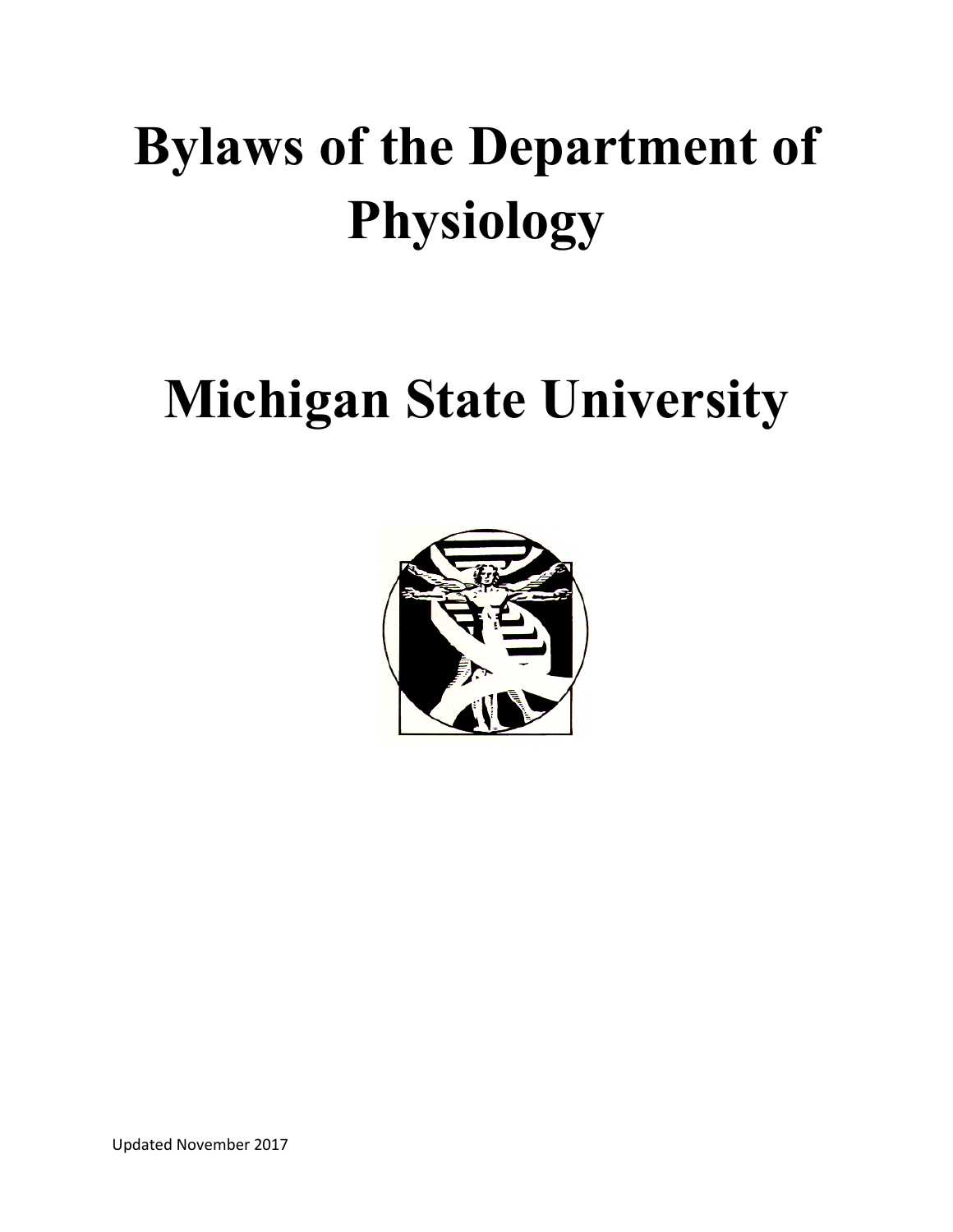## **BYLAWS OF THE FACULTY**

## **1. The Faculty**

#### **1.1 Composition of the faculty**

- 1.1.1 The regular faculty shall consist of all persons in the department who have been appointed under the rules of tenure and who hold the rank of professor, associate professor, or assistant professor.
- 1.1.2 Joint appointments to the faculty shall be made only after an affirmative vote of the Physiology faculty and with the concurrence of the applicant's primary department chairperson or supervisor (for appointment procedures, see section 1.4.). Appointees must have teaching responsibilities in formal courses and help in the training of graduate and postdoctoral students and may serve as chairperson of guidance committees. Joint appointees should serve on committees and attend faculty meetings though not as members necessary for a quorum. Appointees shall have a vote at departmental meetings.
- 1.1.3 Fixed term faculty shall consist of all persons who hold the rank of professor, associate professor, assistant professor or instructor, but who have not been appointed under the rules of tenure.
- 1.1.4 Adjunct appointments to the faculty shall be made only after an affirmative vote of the Physiology faculty and with the concurrence of the applicant's primary department chairperson or supervisor, where appropriate. Appointees are encouraged to attend faculty meetings. Appointees may serve as thesis advisers for graduate students. Adjunct appointees shall be renewed annually. Adjunct appointees shall not have a vote at departmental meetings.
- 1.1.5 Honorary faculty are Professors *Emeriti* or visiting professors in the Department of Physiology.

#### **1.2 Composition of the faculty**

- 1.2.1 The voting faculty shall be all tenure system faculty solely or jointly appointed in the Department, and those full-time fixed-term faculty that have been actively engaged in Departmental academic affairs for at least 3 consecutive years, and continue to be so.
- 1.2.2 All fixed term faculty and academic specialists have voting rights as they pertain to their service on specific Department standing committees, as outlined in section 2.4.2.
- 1.2.3 Voting rights are restricted to tenured faculty for matters of reappointment, promotion, and tenure of tenure track faculty.
- 1.2.4 Only Regular faculty or academic program directors may be elected as a representative of the Department of Physiology to an academic governance body.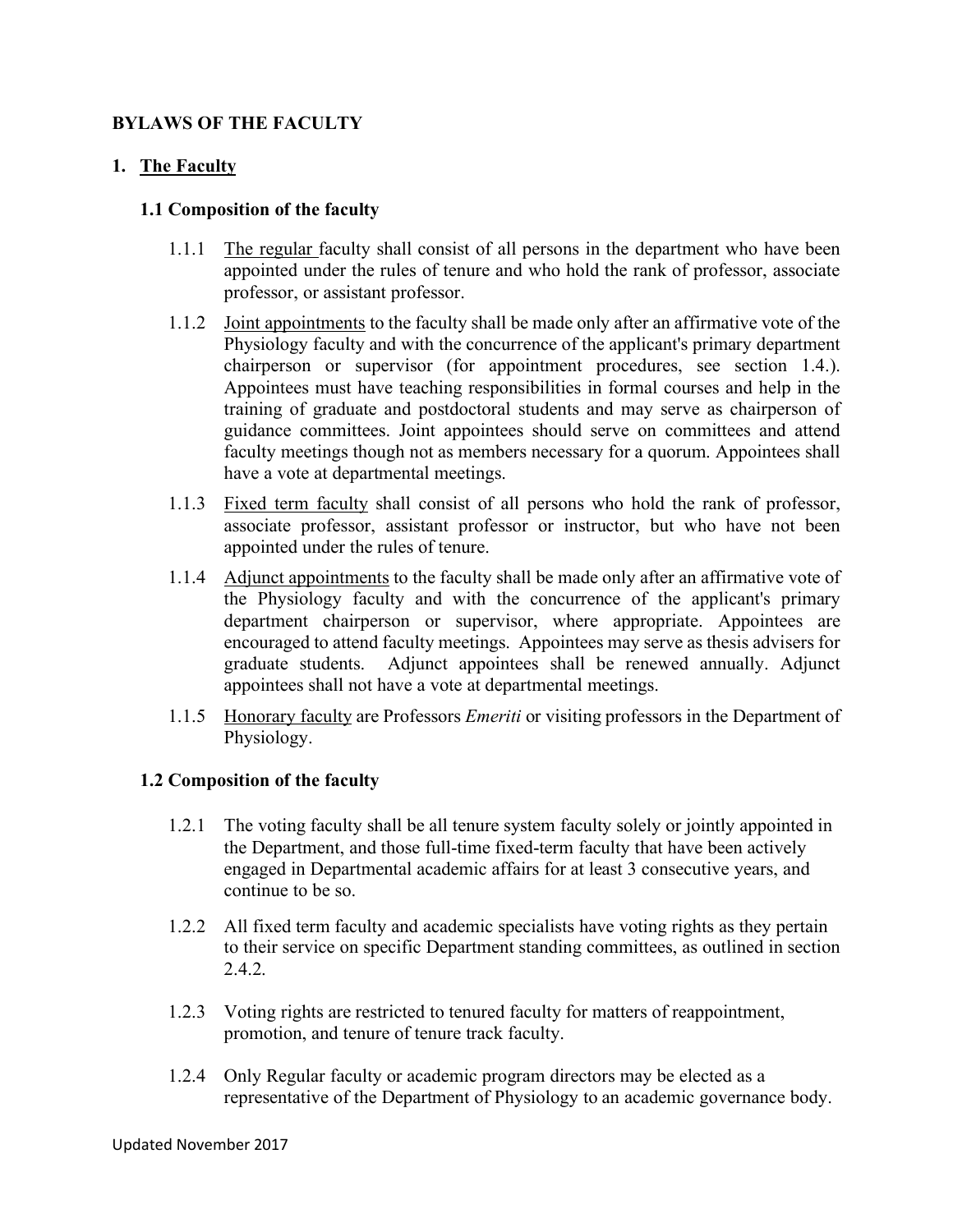## **1.3 Departmental Meetings**

- 1.3.1 The faculty shall meet monthly, excluding summer. Additional meetings of the Department may be called by the Department Chairperson, by the Faculty Advisory Committee or by the written request of five regular faculty members.
- 1.3.2 The Chairperson or designee shall attend and chair all departmental faculty meetings. The chairperson shall provide an agenda to the faculty one week prior to each faculty meeting.
- 1.3.3 Robert's *Pocket Manual of Rules of Order* shall determine the parliamentary practice of faculty meetings.
- 1.3.4 For purposes of conducting business, a quorum shall consist of a simple majority of the regular faculty. Passage of any measure shall require a simple majority of those present, with the exception of amendments to, or revision of, these bylaws, which shall require two-thirds of the votes of the entire regular faculty.
- 1.3.5 Any member of the regular faculty, with the support of 30% of the regular faculty in attendance, may call for a mail ballot referendum on a defeated or passed motion. In such cases, the Faculty Advisory Committee shall prepare, distribute, collect and tally the ballots and shall report the results of the referendum to the faculty.
- 1.3.6 A record of the important actions taken by the faculty at each meeting shall be kept in the departmental office and shall be available to the regular faculty.

## **1.4 Criteria for appointment, promotion and tenure**

- 1.4.1 The Guidelines for evaluating Regular faculty for reappointment, tenure, merit raises, and promotion are outlined in the Department of Physiology document entitled *Department of Physiology Guidelines for Reappointment, promotion and Tenure of Regular Faculty*.
- 1.4.2 The Guidelines for evaluating Fixed Term faculty for reappointment, merit raises, and promotion are outlined in the Department of Physiology document entitled *Department of Physiology Guidelines for Annual Performance Review and Promotion of Fixed Term Faculty.*
- 1.4.3 Copies of these documents are available from the Department office.

## **2. Department Organization**

#### **2.1 Chairperson**

2.1.1 The Chief administrator shall be designated Chairperson.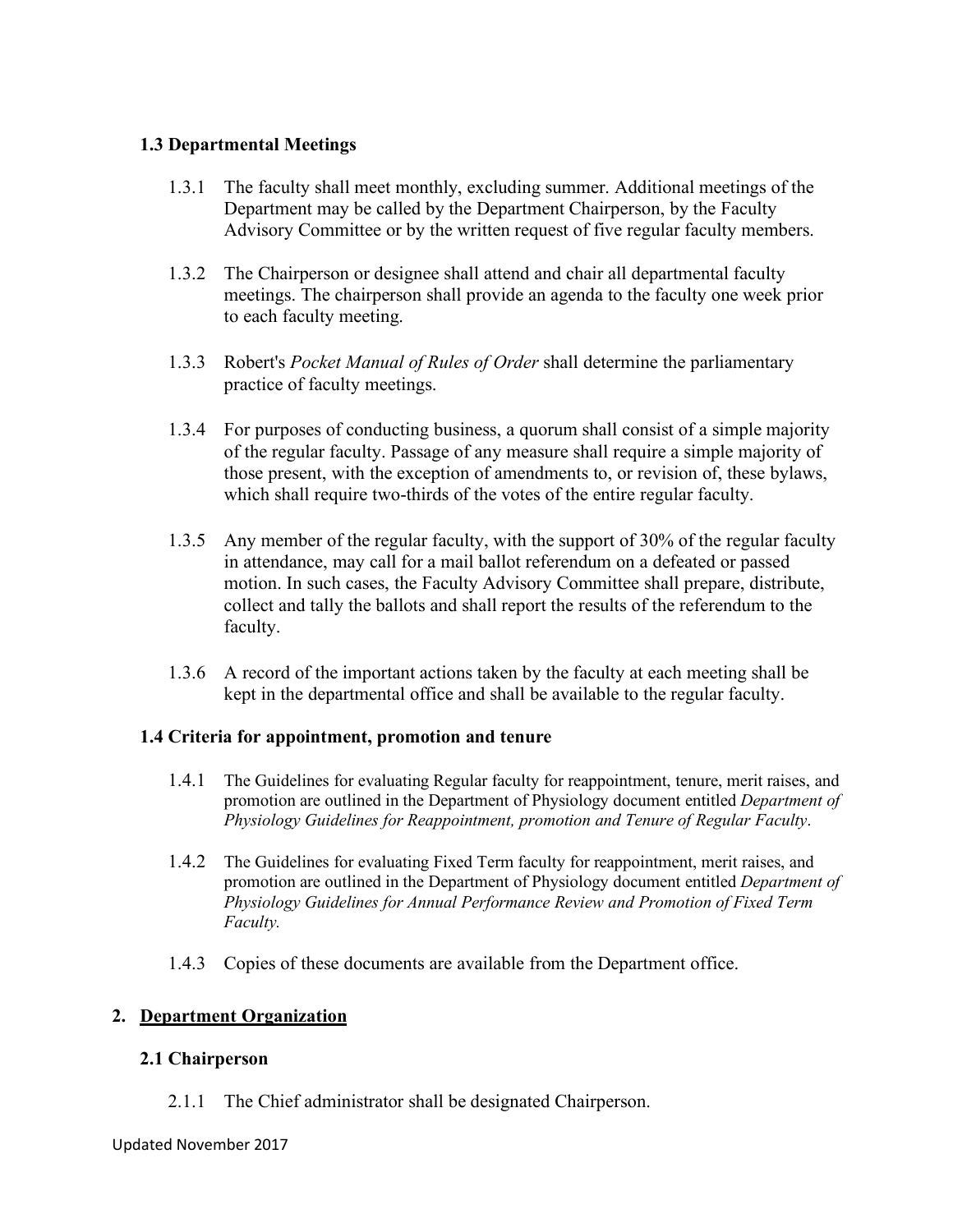- 2.1.2 The Chairperson shall be responsible for educational, research and service programs, budgetary matters, physical facilities, and personnel matters in his/her jurisdiction.
- 2.1.3 For the selection of a new Chairperson, the Faculty Advisory Committee, following consultation with the entire faculty of the Department, shall represent the Department and request a meeting with the respective deans of each college with which the Department is affiliated to establish procedures of consultation as prescribed by the University Bylaws.
- 2.1.4 The Chairperson or his/her designee shall be an *ex officio* member of all standing committees and can call a meeting of any standing committee.
- 2.1.5 At intervals not to exceed five years, the deans of colleges with which the Department is affiliated shall review the Chairperson for reappointment. The Department shall have shared responsibility with the deans and director on procedures for review of the Chairperson.
- 2.1.6 At any time during the tenure of the Chairperson, the Faculty Advisory Committee, representing the faculty, may request a meeting with the deans to consider early review of the Chairperson's performance.
- 2.1.7 During the absence of both the Chairperson and the Associate Chairperson, his/her duties shall be performed by the Chair of the Faculty Advisory Committee.

## **2.2 Associate Chairperson**

- 2.2.1 The Chairperson will recommend a member of the regular faculty to the deans and Provost for the appointment to the position of Associate Chairperson, after consultation with the Faculty Advisory Committee and discussion at a regular faculty meeting. The advice of the faculty shall be transmitted with the recommendation.
- 2.2.2 The Associate Chairperson will assist the Chairperson in departmental educational, research and service programs, budgetary matters, physical facilities and personnel matters. A partial list of duties includes collaboration with the Chairperson in meeting with the Faculty Advisory Committee, preparation of major reports, allocation of departmental resources, supervision of office manager, etc.
- 2.2.3 The Associate Chairperson will serve as the chief administrative officer in the absence of the Chairperson and therefore, can represent the Chairperson in his/her absence to fulfill responsibilities including signing forms and meeting with Deans or other University officials.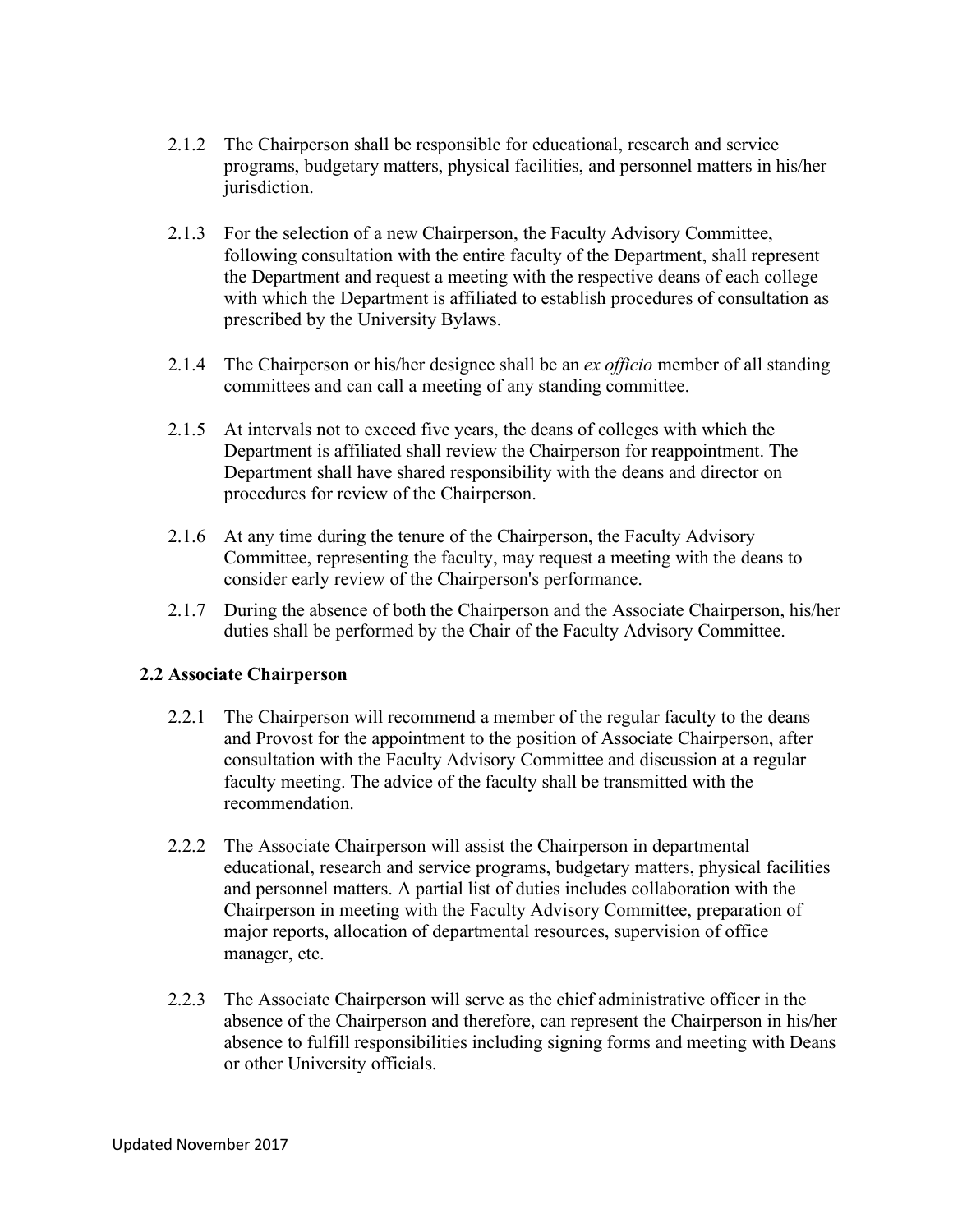## **2.3 Academic Program Directors**

## 2.3.1 Graduate Program Director

The Chairperson will appoint a member of the regular faculty as the Graduate Program **Director** 

- 2.3.1.1 The Director will serve at the discretion of the departmental Chairperson as agreed to by the Director.
- 2.3.1.2 Duties of this position include advising each student in the graduate program with respect to their course work and progress towards achieving the degree being sought. The Graduate Program Director will represent the Department at College and University meetings dealing with the graduate programs. The Graduate Program Director will serve on the Graduate Programs and Curriculum Committee to provide continuity on graduate student recruitment, financial support, and curricular issues.

## 2.3.2 Undergraduate Program Director

The Chairperson will appoint a member of the regular faculty as the Undergraduate Program Director.

- 2.3.2.1 The Director will serve at the discretion of the departmental Chairperson as agreed to by the Director.
- 2.3.2.2 Duties of this position include coordination of (a) undergraduate academic advising with departmental faculty and staff and (b) undergraduate course scheduling with undergraduate program support staff. The Undergraduate Program Director will represent the Department at College and University meetings dealing with undergraduate programs. The Undergraduate Program Director will serve on the Undergraduate Programs and Curriculum Committee to keep faculty informed on undergraduate program issues, curriculum changes, and to coordinate undergraduate advising.

## **2.3.3 Professional Educational Affairs Director**

The Chairperson will appoint a member of the faculty as the Professional Educational Affairs Director.

- 2.3.3.1 The Director will serve at the discretion of the departmental Chairperson as agreed to by the Director.
- 2.3.3.2 Duties of this position include: (a) advise Chairperson regarding departmental faculty and staff resources needed in support of COM, CHM, and CVM academic programs, (b) meet regularly with medical school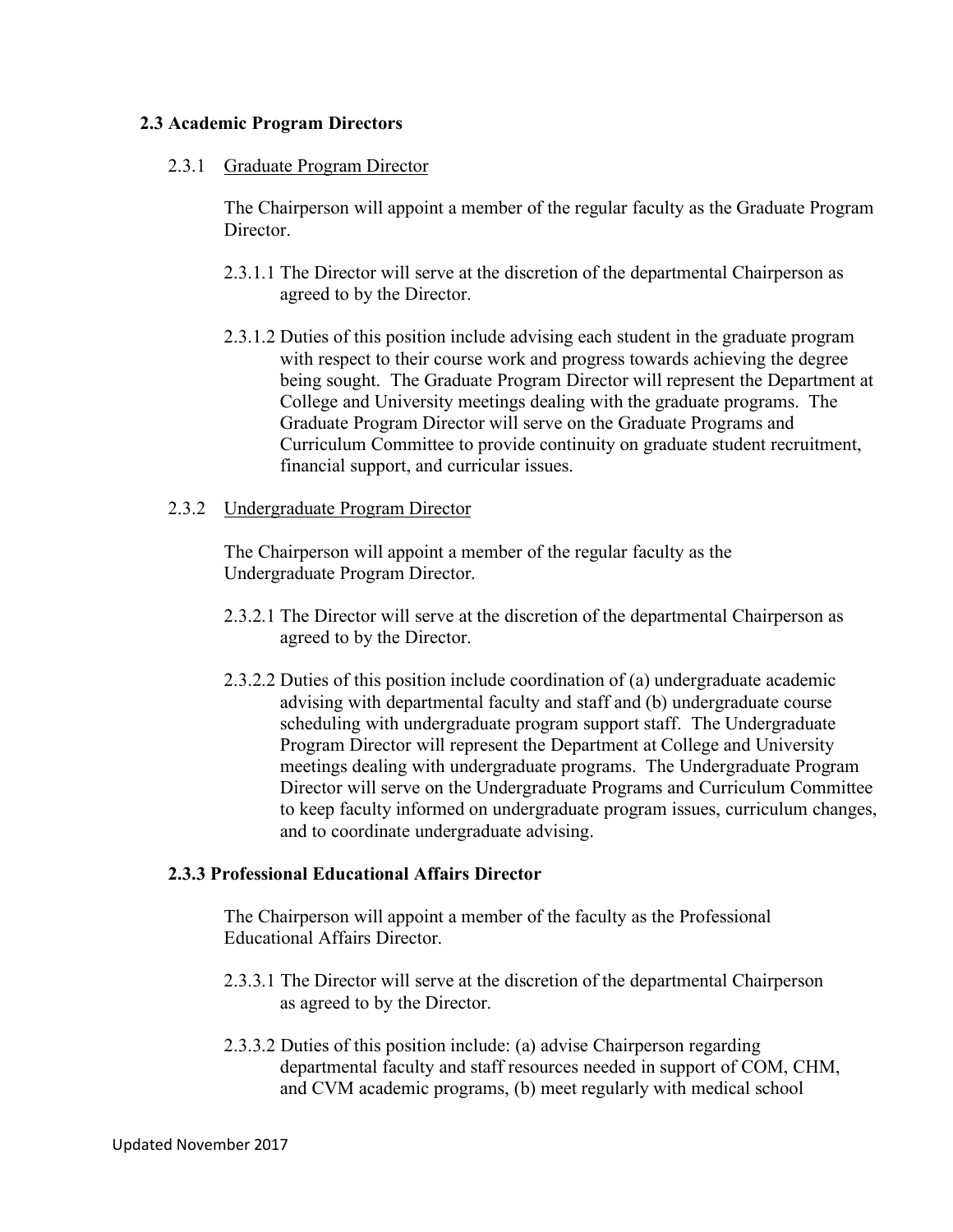academic program leadership, (c) represent the Department at College and University meetings dealing with medical education, (d) stay abreast of developments in information technology, educational technology, and pedagogical trends that affect curriculum delivery in the medical schools, (e) stay abreast of developments in pre-health professional education that may affect medical school curriculum development, (f) serve on the Professional Educational Affairs Committee

#### **2.4 Committees**

- 2.4.1 Faculty Advisory Committee
	- 2.4.1.1 Functions

The committee shall serve to represent the faculty in providing advice to the Department Chairperson on: (1) appointment of new faculty, (2) reappointment, promotion, tenure, and termination of existing faculty, (3) space allocation, and (4) other departmental matters.

The Faculty Advisory Committee, after consultation with the entire faculty, shall advise the Deans and Director under whom the department is administered about nominating a department Chairperson, either for appointment or reappointment.

The Faculty Advisory Committee, together with the Chairperson, shall schedule faculty meetings and prepare the agenda.

The Faculty Advisory Committee shall consider individual faculty member concerns. If a suggested solution from the Faculty Advisory Committee or Department Chairperson does not satisfy the faculty member, he/she may request that the matter be brought before the faculty at a departmental meeting.

The Faculty Advisory Committee shall assist the Department Chairperson in the development of a charge to each standing committee at the beginning of the academic year.

The Faculty Advisory Committee shall recommend members of department standing committees.

The Faculty Advisory Committee shall serve as the body for review and ongoing evaluation of the Faculty Bylaws. Recommended changes approved by the Faculty Advisory Committee, will be disseminated for faculty comments/discussion prior to faculty vote (see Adoption and Amendment of By-Laws).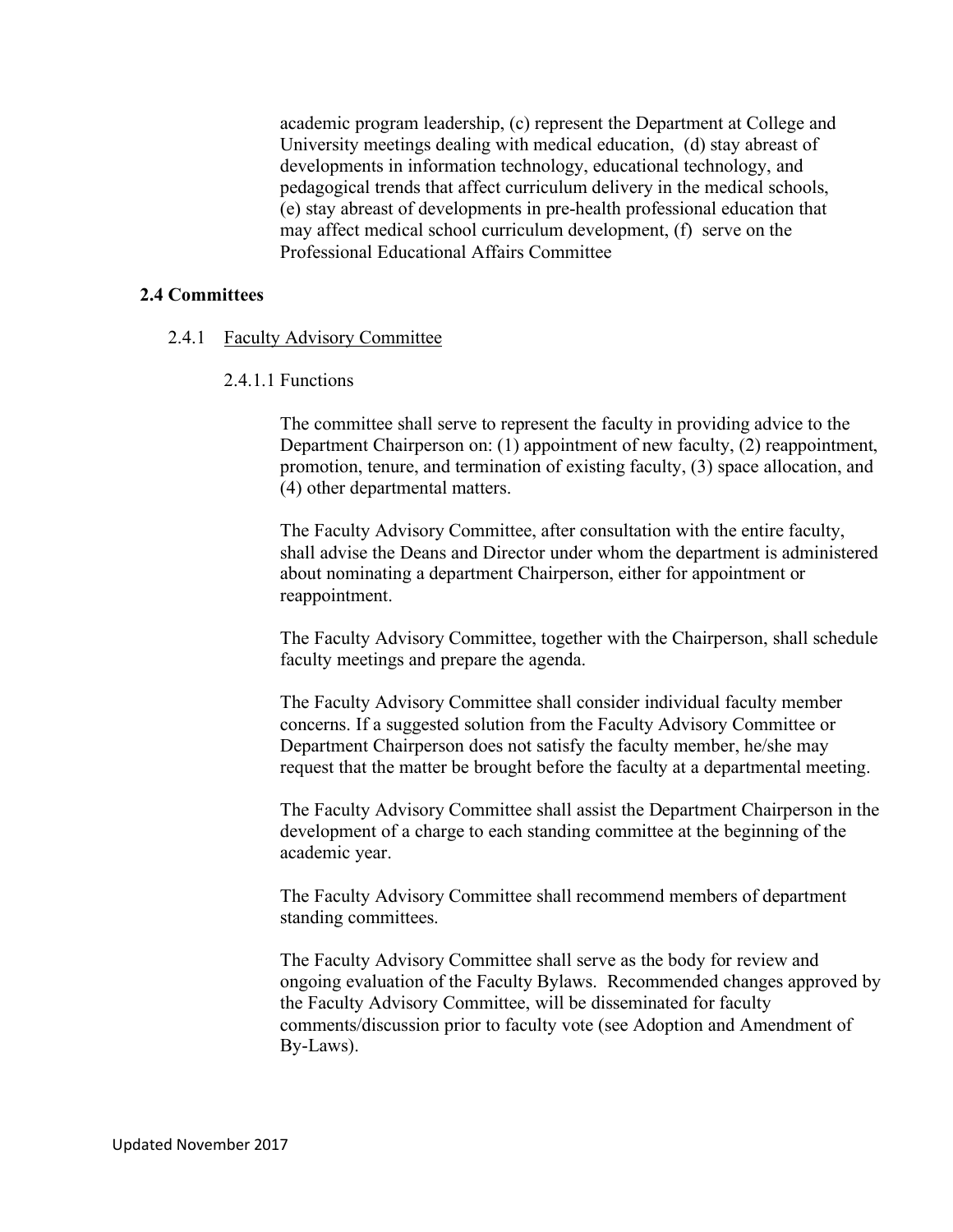#### 2.4.1.2 Membership

The Faculty Advisory Committee shall consist of five elected regular faculty members and the Department Chairperson and/or the Chairperson's designee.

The term of office shall be three years. At least one member of the Faculty Advisory Committee will have served during the preceding five years. After serving, at least one year must have elapsed before a member can be re-elected.

The election shall be held in the Spring Semester and members shall take office at the start of the academic year. Two new members will be elected each year, except every third year a single member will be elected.

The Faculty Advisory Committee shall solicit nominations from all regular faculty. The Faculty Advisory Committee will conduct the election, which will be by written secret ballot. The votes cast on each ballot shall equal the number of members to be selected.

The new committee shall elect its own Chairperson and Secretary as the first order of business at the first meeting of the new committee.

The duties of the Chairperson of the Faculty Advisory Committee shall include (1) acting on behalf of the committee and together with the Department Chairperson in scheduling committee meetings, (2) developing agenda for committee meetings, and (3) conducting the business of the committee.

The Secretary of the Faculty Advisory Committee shall record the minutes of regular committee meetings for distribution to the committee members prior to the next meeting. The Faculty Advisory Committee shall make the minutes of its meetings available to the faculty.

Temporary members can serve in the following two circumstances. (1) In considering promotions of associate professor to professor, the number of professors on the committee shall be five. If additional members are needed, temporary members will be appointed by the Department Chairperson. The temporary member(s) would function only in regard to the issue on which the permanent member(s) were disqualified. (2) At the request of the Faculty Advisory Committee, "out-going" committee members may stay on as nonvoting temporary members for up to 3 months to maintain continuity.

#### 2.4.2 Standing Committees

All faculty shall be eligible for membership on standing committees. Faculty can serve on a maximum of 2 committees. The membership of the standing committees shall consist of at least three faculty members selected by the Faculty Advisory Committee in consultation with the Department Chairperson. Academic specialists may be appointed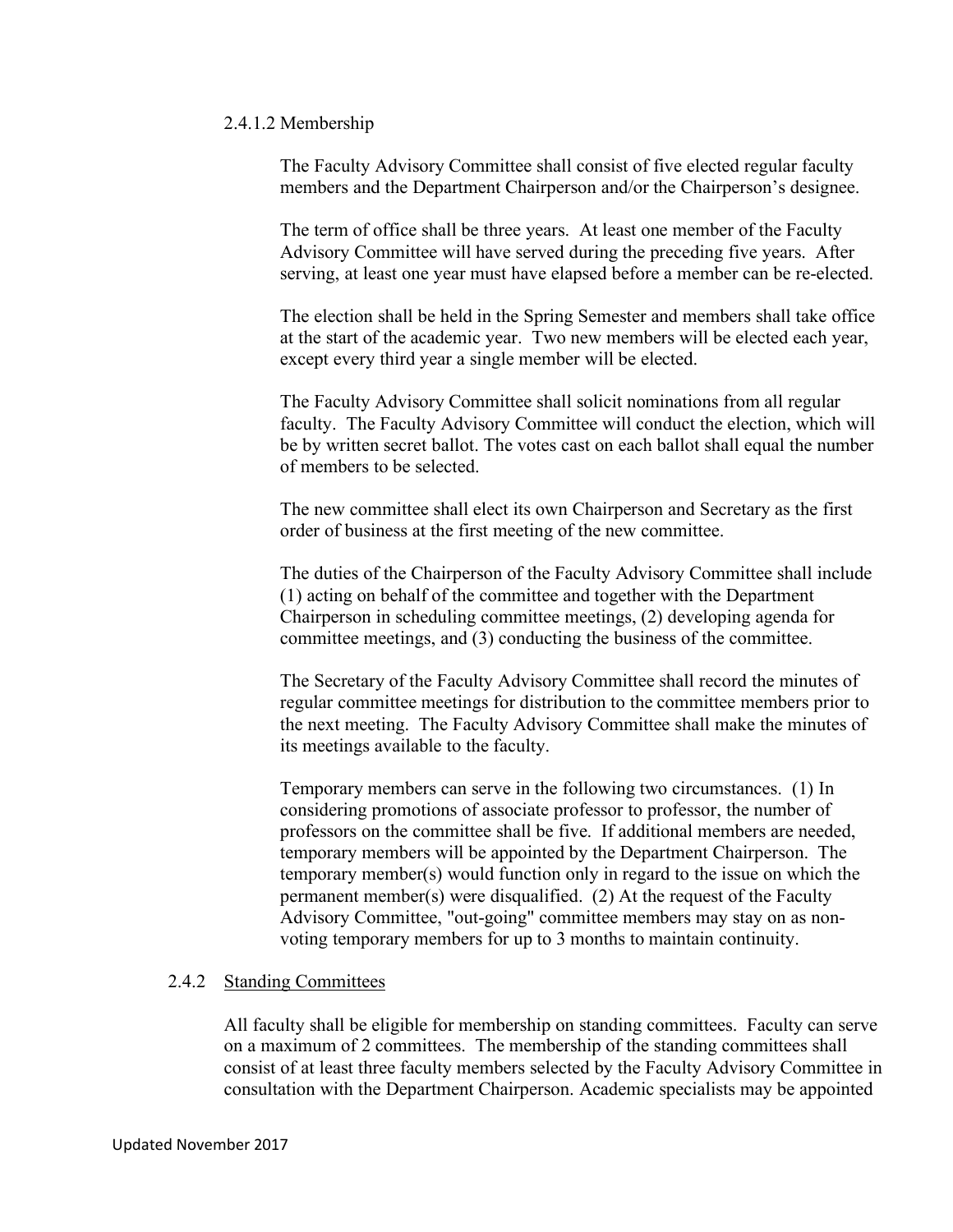to standing committees, with voting rights, at the discretion of the Department Chairperson. Appointments and/or reappointments to standing committees will be made annually. Each standing committee will elect its own chairperson annually. The Graduate and Undergraduate Program Directors and the Professional Educational Affairs Director will serve as regular members, not Chairpersons, of the Graduate and Undergraduate Programs and Curriculum Committees, and the Professional Educational Affairs Committee, respectively.

Committee members may not serve as Chairperson for more than 2 consecutive years. The duties of the Chairperson shall include (1) scheduling, developing agendas for and conducting monthly committee meetings, (2) making minutes of the meetings available to the faculty, (3) reporting committee activities at faculty meetings, (4) reporting progress on action items to the Faculty Advisory Committee annually.

Director and Chair will select 1-2 student representatives for the Undergraduate and Graduate committees (see 2.3.3).

#### 2.4.2.1 Research Development Committee

The charge of the Research Development Committee is to promote and develop research in the department. The Committee activities will include, but are not limited to, promoting research development and accomplishments within the University, charting research activities, making recommendations for strategic faculty hires and research infrastructure needs, and providing a framework for mentoring/assisting faculty in their research.

The duties of the Chairperson of the Research Development Committee shall include (1) acting on behalf of the committee and together with the members in scheduling committee meetings, (2) developing agenda for committee meetings,(3) conducting the business of the committee, and (4) reporting to the departmental Chair and faculty.

#### 2.4.2.2 Graduate Program and Curriculum Committee

The charge of the Graduate Programs and Curriculum Committee is to review and evaluate all aspects of the graduate program and make recommendations to the faculty for any modification thereof. These aspects shall include, but not necessarily be limited to, graduate admissions criteria, and the broad issues of graduate curriculum and degree requirements and guidelines for Doctoral and Masters Programs.

The duties of the Chairperson of the Graduate Program and Curriculum Committee shall include (1) acting on behalf of the committee and together with the members in scheduling committee meetings, (2) developing agenda for committee meetings,(3) conducting the business of the committee, and (4)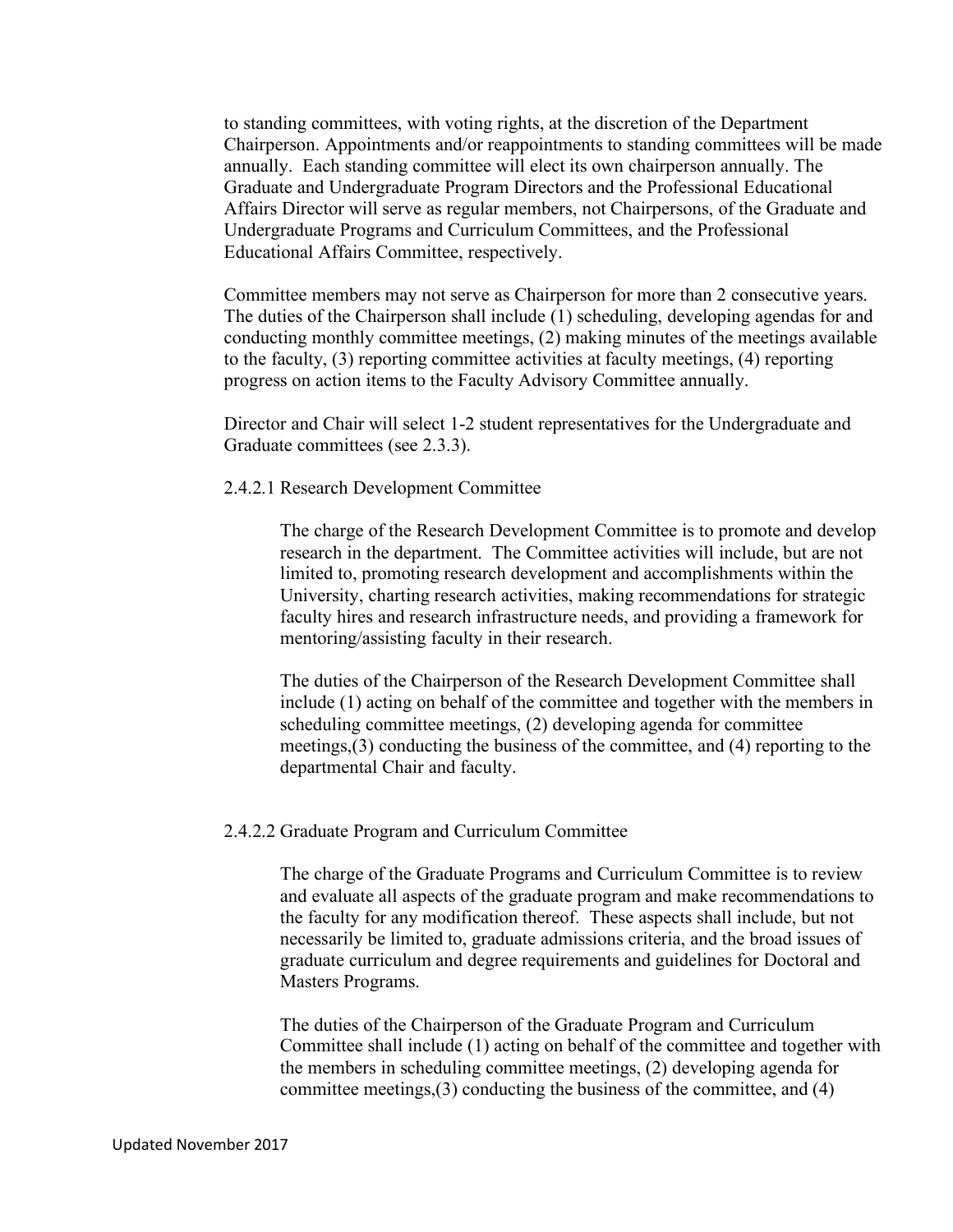reporting to the departmental Chair and faculty.

#### 2.4.2.3 Undergraduate Programs and Curriculum Committee

The charge of the Undergraduate Programs and Curriculum Committee is to review and evaluate all aspects of the undergraduate program and make recommendations to the faculty for any modification thereof. These aspects will include, but are not limited to curriculum, advising, and undergraduate research participation.

The duties of the Chairperson of the Undergraduate Programs and Curriculum Committee shall include (1) acting on behalf of the committee and together with the members in scheduling committee meetings, (2) developing agenda for committee meetings,(3) conducting the business of the committee, and (4) reporting to the departmental Chair and the faculty.

#### 2.4.2.4 Professional Educational Affairs Committee

The charge of the Professional Educational Affairs Committee is to review and revise medical education content and delivery in cooperation with CHM, COM, and CVM Academic Programs offices and report to the PSL faculty.

The duties of the Chairperson of the Professional Educational Affairs Committee shall include (1) acting on behalf of the committee and together with the members in scheduling committee meetings, (2) developing agenda for committee meetings,(3) conducting the business of the committee, and (4) reporting to the departmental Chair and the faculty.

#### 2.4.2.5 Awards Committee

The charge of the Awards Committee is to provide recognition for deserving faculty by seeking award opportunities and coordinating nominations for internal and national awards utilizing the assistance of other Physiology faculty or faculty from other institutions, as appropriate. Student awards are determined by the undergraduate and graduate committees.

The duties of the Chairperson of the Awards Committee shall include (1) acting on behalf of the committee and together with the members in scheduling committee meetings, (2) developing agenda for committee meetings,(3) conducting the business of the committee, and (4) reporting to the departmental Chair and the faculty.

#### 2.4.3 Student Participation in Academic Governance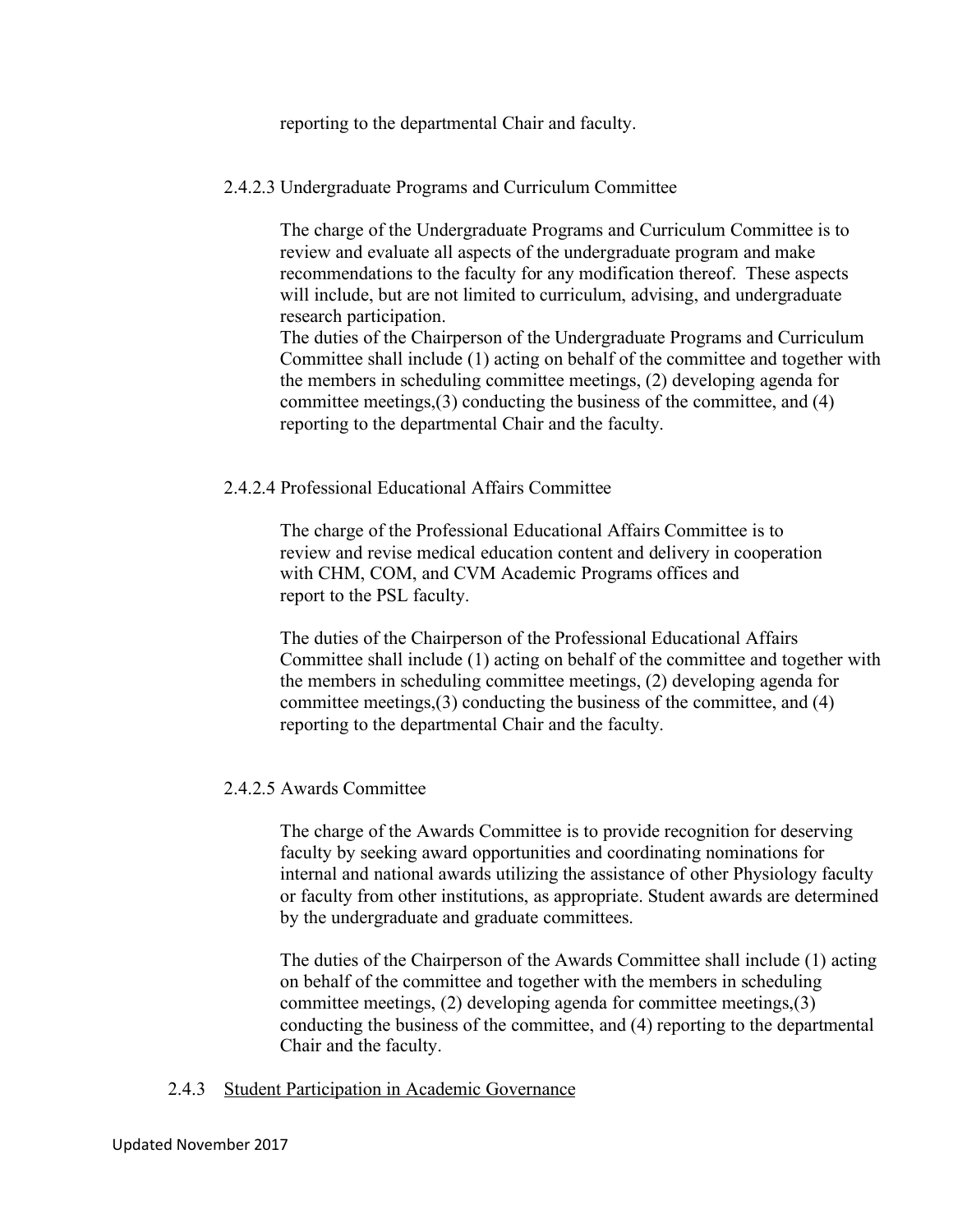Student participation in Department academic governance bodies shall, in all cases, be in the same mode as faculty participation, except as reserved.

The matters reserved to the faculty are: 1) Policy concerning salary, leaves, insurance, retirement, and fringe benefits of faculty; 2) Decisions concerning the appointment, salary, reappointment, promotion, tenure, or dismissal of individual faculty members; 3) Matters affecting the professional responsibility of the faculty to establish and maintain the intellectual authority of the University; 4) Matters concerning the academic standing of students.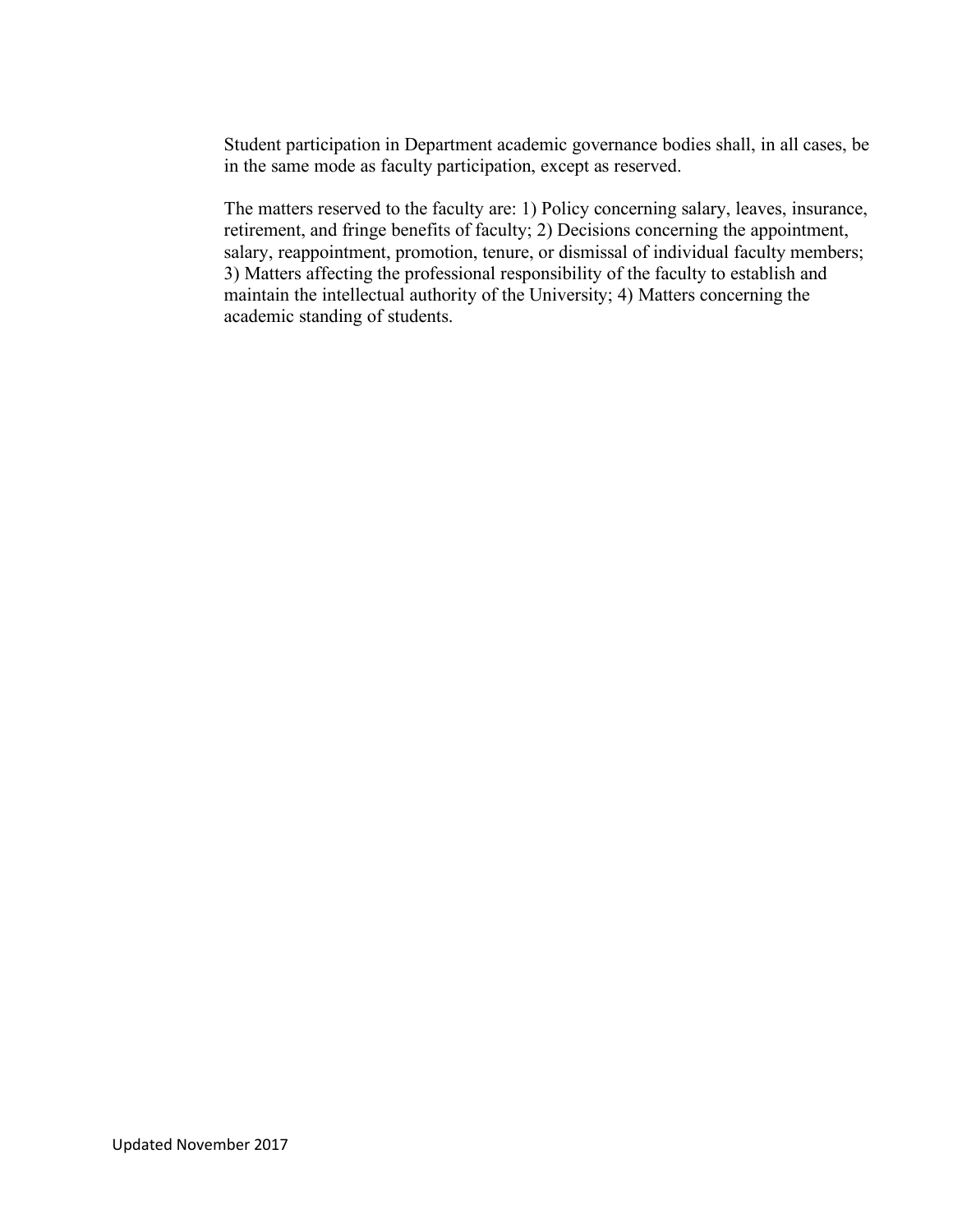## **3. Departmental Grievance Procedures**

#### **3.1 Faculty Grievances**

Any faculty member with the rank of professor, associate professor, assistant professor, lecturer, instructor, assistant instructor, research associate, or specialist may initiate a grievance procedure, alleging violation of existing policies or established practices by an administrator, by filing a complaint with the University Faculty Grievance Official (FGO) pursuant to the procedures set forth in the University Faculty Grievance Procedure.

## **3.2 Student Violations and Grievances**

Student judiciary process for Graduate and Undergraduate students will be as specified in the Articles of the current *Graduate Students Rights and Responsibilities* and of the *Michigan State University Academic Freedom Report* document. Adjudication necessitated on the departmental level should be handled informally (between the two parties with a chosen mediator approved by both) or at the request of a party or parties, formally through a departmental or college judiciary. Medical student judiciary process will be as specified in the *Medical Student Rights and Responsibilities* of the respective colleges (Colleges of Human Medicine, Osteopathic Medicine, and Veterinary Medicine) and will be handled by the respective colleges.

- 3.2.1 The departmental judiciary shall be composed of the departmental chairperson or designated deputy (to act as chairperson) and an equal number of faculty selected by the Advisory Committee, and students selected by the Physiology Graduate Student Committee (in the case of a graduate student grievance) or students selected by the Physiology Undergraduate student committee (in case of an undergraduate grievance) so as to reflect the composition of their groups.
- 3.2.2 The composition of the judiciary groups has to be agreeable to both or all parties involved. If the composition of the judiciary groups is not acceptable to at least one party, departmental chairperson should make every effort to change the composition to make all parties agreeable. If no solution is found, the hearing will be moved to the college level judiciary.
- 3.2.3 If the unit administrator is involved in the case, neither the unit administrator nor the designee may serve on the hearing board and the hearing will be moved to the college level judiciary.
- 3.2.4 The fundamentals of fair play in the adjudication of student violations and student grievances shall prevail. The following guidelines for due process shall govern the above judicial procedures.
	- 3.2.4.1 Once a grievance has been filed with a Judiciary, it shall be the responsibility of the Chairperson to notify, in writing, all parties involved within a period of 48 hours, excluding the period from 5:00 P.M. Friday to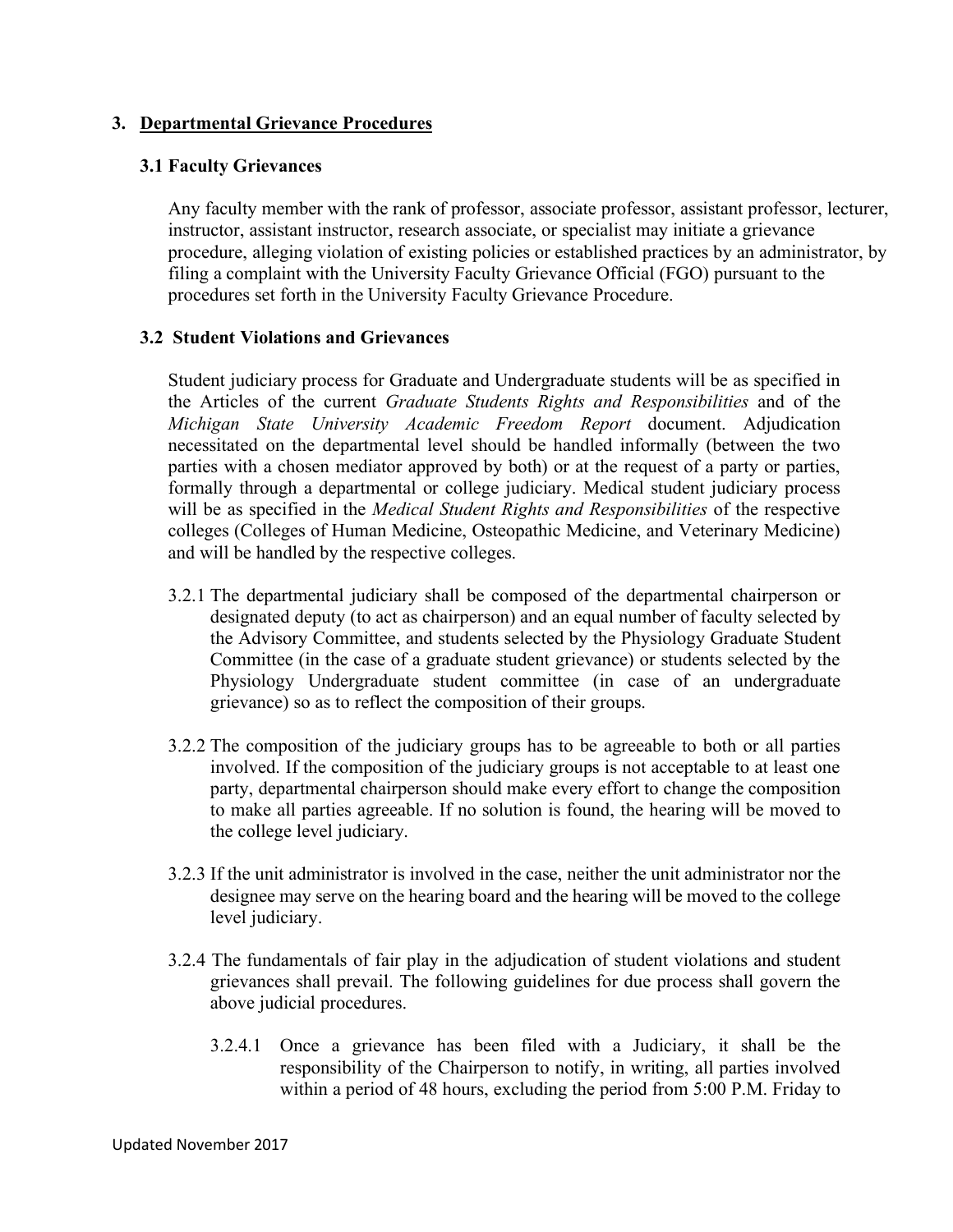8:00 A.M. Monday.

- 3.2.4.2 If the party charged in the grievance admits its validity, he/she may request the Judiciary to take appropriate action according to the penalties cited above. Should the individual admit the grievance and be given a penalty, he/she may appeal the decision to the College level grievance committee.
- 3.2.4.3 If the party charged in the grievance denies its validity, the Judiciary shall conduct a hearing according to the procedures outlined herein.
- 3.2.4.4 At least 72 hours prior to a hearing, the chairman of the Judiciary shall provide the following to all parties: A. A written statement of the charges of sufficient particularity to enable the parties to prepare their cases. B. Written notification of the time and place of the hearing. C. A copy of this document and all other relevant documents.
- 3.2.4.5 All parties shall be entitled to appear in person to present their case to the Judiciary, and may call witnesses on their behalf. Any party may elect not to appear before the Judiciary, in which case the hearing shall be held in his/her absence. Absence of a party shall not be prejudicial to his/her case.
- 3.2.4.6 All parties shall be entitled to counsel of their choice, chosen from within the University community.
- 3.2.4.7 Any party or his/her counsel shall be entitled to ask questions of the opposing party or of any witnesses.
- 3.2.4.8 Any party shall be entitled to refuse to answer questions.
- 3.2.4.9 All parties shall be entitled to an expeditious hearing of a case.
- 3.2.4.10 In urgent cases in which it is alleged that a regulation, administrative decision or action threatens immediate and irreparable damage to any of the parties involved, the Judiciary shall expedite the hearing and final disposition of the case. A Judiciary is empowered to direct an individual or unit to discontinue or postpone, pending final disposition of the case, any action which threatens to cause irreparable harm.
- 3.2.4.11 Parties shall be entitled to an adequately explained written decision. It shall be the responsibility of the chairman of a Judiciary to file a copy of this decision with the Chairperson of the Department. Adverse decisions shall be made a part of the person's record.